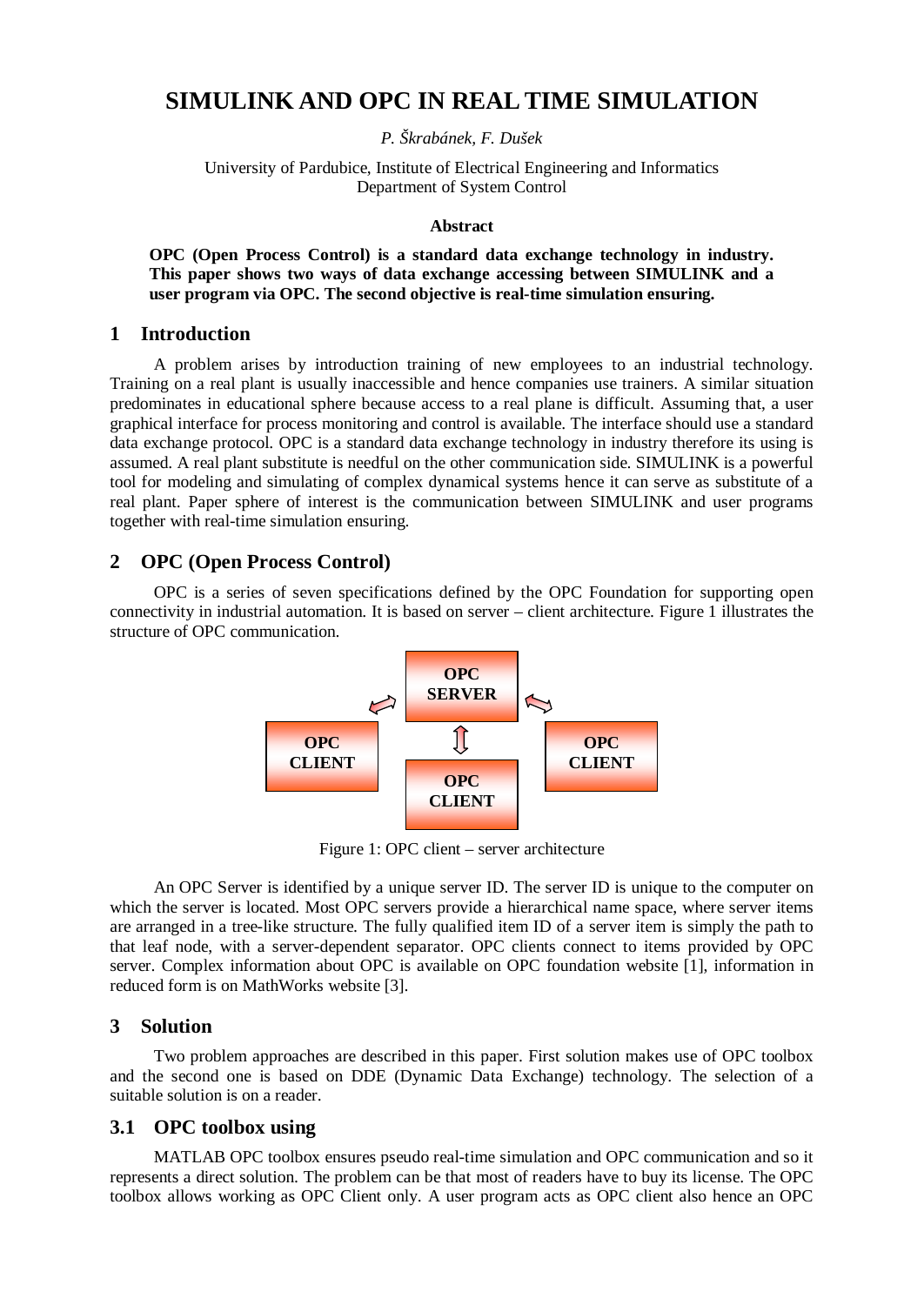server is necessary, as figure 1 shows. A suitable OPC server is offered by MERZ [2]. It is called "MERZ OPC server value keeper" and it can be driven as demo version. The demo version works one hour as full version and it has to be restarted at the expiration. More information and the program are available on MERZ website [2].

An example of OPC toolbox using couldn't be added because we don't have the license. This part is based only on available information from website [3]. OPC server configuration is identical with OPC server configuration in chapter 3.2.2 therefore the OPC server configuration file from chapter 3.2.3 can be used with adapted example which is described in the same chapter.

# **3.2 DDE using**

An alternative to OPC toolbox makes use of DDE technology. This technology is outdated but it is standard supported in MATLAB.

# **3.2.1 DDE architecture**

Applications communicate with each other by establishing a DDE conversation. The application that initiates the conversation is called the client and the application that responds to the client application is called the server. The communication schema is outlined on figure 2. For more information see MathWorks website [3] or MATLAB help [4].



Figure 2: DDE communication architecture

# **3.2.2 Problem solution**

MATLAB can appear as server or client by DDE communication. Using of MATLAB as DDE server can seem as a direct solution because DDE client – OPC server solution is available. Opposite is true. MATLAB has to be driven in automation mode for DDE server creating in this case. There are problems with real time simulations, data accessing etc. by working in automation mode.



Figure 3: Schema of communication between SIMULINK and user programs by using DDE